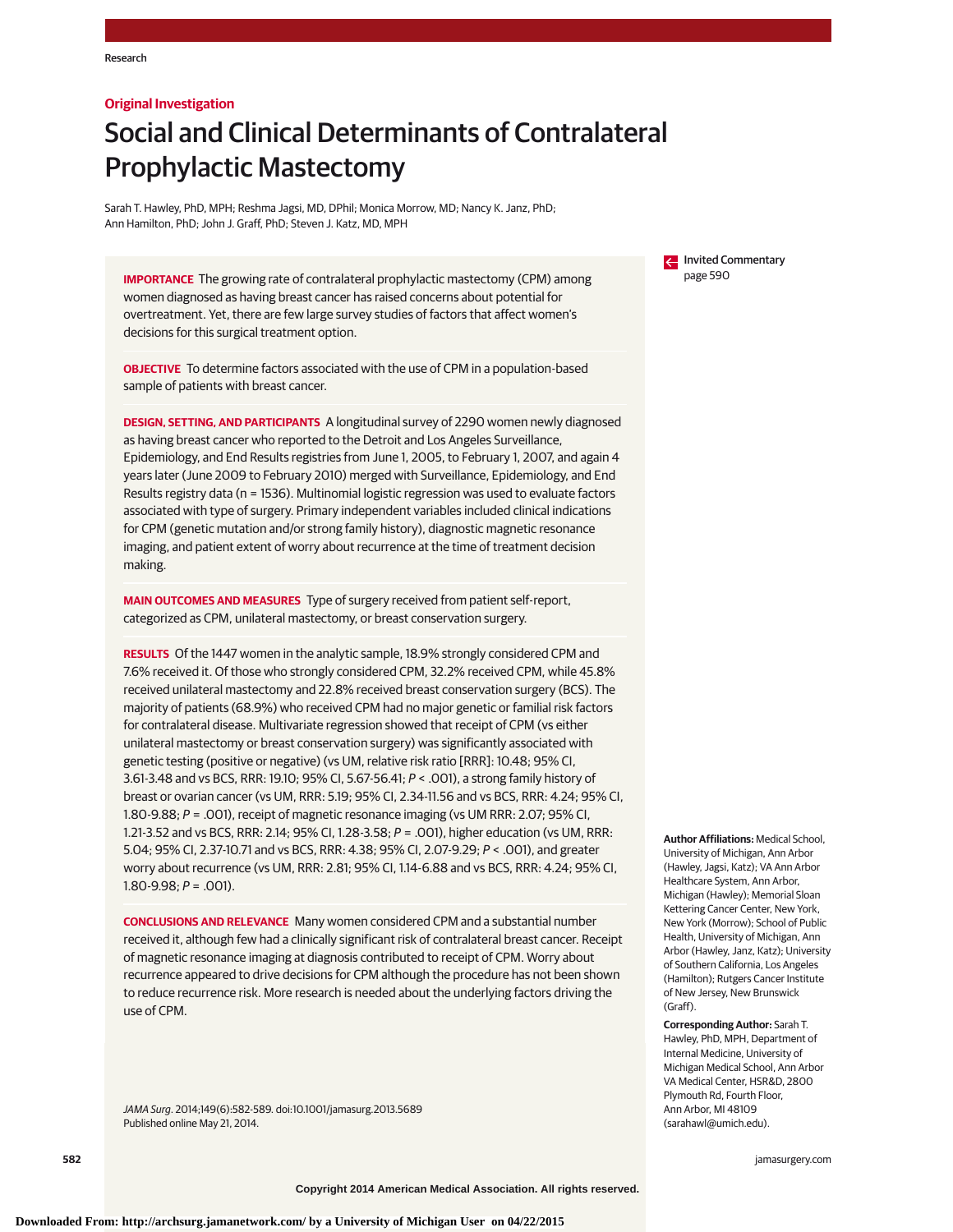patient's decision to undergo contralateral prophylactic mastectomy (CPM) as part of initial treatment for breast cancer is a growing challenge in the management of the discase Permanal of the unaffected breast in most tic mastectomy (CPM) as part of initial treatment for breast cancer is a growing challenge in the management of the disease. Removal of the unaffected breast in most patients diagnosed as having breast cancer has not been shown to prolong survival.<sup>1</sup> Additionally, the widespread use of adjuvant therapy even for small node–negative breast cancers has resulted in a decrease in the incidence of contralateral breast cancer of approximately 3% per year since 1985.<sup>2</sup> Subgroups of patients with breast cancer at increased risk for development of contralateral cancer, and in whom having the nonaffected breast removed could improve survival, have been identified. Indeed, the Society of Surgical Oncology suggests that CPM should be considered in the minority of patients at higher than average risk for developing contralateral breast cancer, specifically those patients with either: (1) a genetic mutation of *BRCA1* or *BRCA2* or another known mutation or (2) a strong family history of at least 2 first-degree relatives with breast or ovarian cancer with no demonstrable mutations.<sup>3</sup> It is estimated that fewer than 10% of women with newly diagnosed unilateral breast cancer have 1 or both of these clinical indications.4-6 Despite the cautious approach to CPM outlined in these recommendations, rates have been steadily increasing during the past decade.4,7-10

This situation has raised concerns about overtreatment and questions about why women are choosing the procedure.<sup>4,9</sup> The growing use of magnetic resonance imaging (MRI) as part of the diagnosticworkup in patientswith breast cancer has contributed to these concerns, as it may detect occult lesions for which treatment is not likely to improve outcomes for patients.11-13 Two review articles have noted that unnecessary CPM is one of the potential harms possible from the use of preoperative MRI.<sup>12,13</sup> Studies that have examined factors associated with receipt of CPM provide insight regarding the decision-making process but are limited by relatively select and homogeneous single-institution clinic populations.<sup>14-16</sup> Larger studies using population-based registry data or large, multiinstitutional convenience samples are limited by lack of information about the use of preoperative MRI and patient attitudes.7,8,10

We used data from a large survey of a diverse populationbased sample of patients to evaluate factors associated with receipt of CPM. The objectives were to describe rates of CPM compared with unilateral mastectomy (UM) and breast conservation surgery (BCS) and to evaluate factors associated with receipt of CPM, including key clinical indicators of an increased risk of contralateral cancer development, use of MRI, and patient worry about recurrence.

# Methods

## Study Population

We conducted a population-based survey of women aged 20 to 79 years at diagnosis with a first incident case of primary ductal carcinoma in situ or invasive breast cancer (stages I–IIIa), reported to the Surveillance, Epidemiology, and End Results (SEER) registries of themetropolitan areas of Los Angeles, Cali-





SEER indicates Surveillance, Epidemiology, and End Results.

fornia, or Detroit, Michigan, from June 1, 2007, to February 1, 2007.<sup>17</sup> Details have been published elsewhere.<sup>18-25</sup> We oversampled Latina patients in Los Angeles and African American patients in Detroit and Los Angeles. Asian women in Los Angeles were excluded because they were being recruited for another SEER study. Patients were excluded if they had stage IV breast cancer or could not complete a questionnaire in English or Spanish.

#### Data Collection

Patients were identified via rapid case ascertainment and surveyed a mean of 9 months (time 1) and again approximately 4 years (time 2) later. The Dillman method<sup>26</sup> was used to encourage response, including a small cash incentive. In Los Angeles, study packets were sent in both English and Spanish to those with Spanish surnames.<sup>27</sup>

Time 1 and time 2 data sets were combined and merged with SEER data to create a single data set. The evolution of the sample is detailed in Figure 1.

The study protocol, including all patient involvement, was approved by the institutional review boards of the University of Michigan, the University of Southern California, and Wayne State University. All participants received information about the study's purpose, the risks and benefits of participation, and patient confidentiality. A waiver of documentation of written informed consent was obtained from participating sites.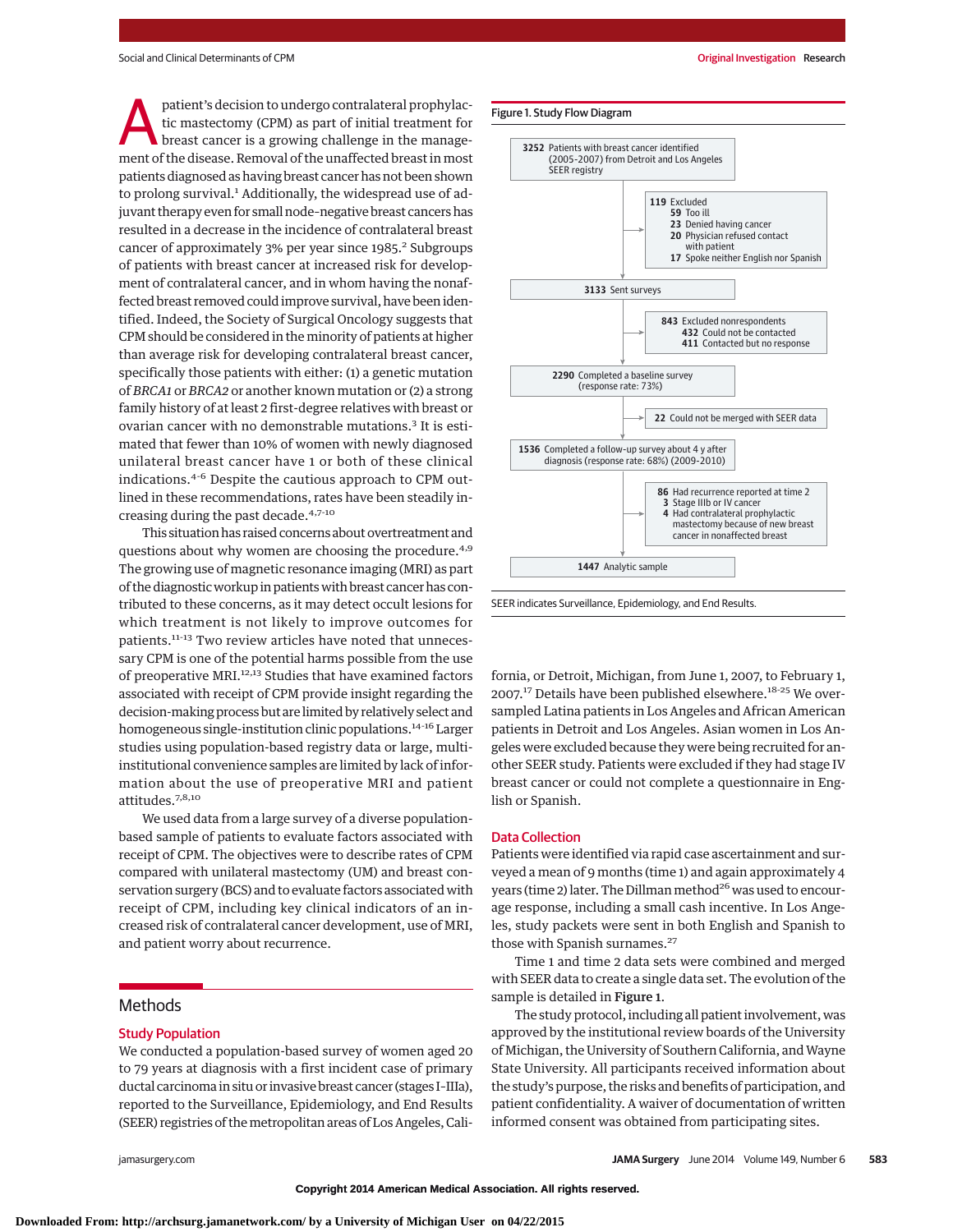#### Main Outcome Measures

Questionnaires were developed based on theoretical models, including measures previously developed to assess relevant constructs. The primary outcome variable was the initial surgical treatment the patient received obtained from patient self-report; UM and BCS data were collected at time 1 and CPM data at time 2. Women who indicated their double mastectomy was done because of a new breast cancer were excluded  $(n = 4)$ . We also assessed whether women had considered CPM.

#### Independent Variables

The primary independent variables were measures of the 2 main clinical indications for CPM, obtained at time 2, including a positive genetic test result indicating a *BRCA1* mutation, *BRCA2* mutation, or a family history of 2 or more first-degree relatives with breast or ovarian cancer.<sup>3,28,29</sup> Genetic testing was described in the survey, and respondents were asked whether they had undergone a test. Response options included having had no test or having had a test with a negative result, an unclear or unknown result, or a deleterious *BRCA1* or *BRCA2* mutation (ie, a positive result). Respondents were asked to indicate their family history for breast and ovarian cancers with response options of none, 1 first-degree relative, or 2 or more firstdegree relatives (defined as a strong family history for analysis). Genetic testing and family history were evaluated separately in models; however, for some analyses, respondents who had a positive genetic test and/or a strong family history were defined as having clinical indication(s) for CPM, while respondents without these factors were considered not to have a clinical indication.

To assess worry about recurrence, we evaluated 2 questions from time 1 asking respondents to rate how important 2 issues were in making their surgical decision (from not at all to very important): (1) keeping them from worrying about the cancer coming back and (2) reducing the chances of the cancer coming back. These questions were averaged and then dichotomized to create a binary variable reflecting the overall importance of worry (less vs very important) at the time of treatment decision making.<sup>20</sup> The MRI test was described in the survey, and its use as part of the diagnostic workup was assessed by asking, "Did you have an MRI when you were first diagnosed with breast cancer?" (yes, no, or don't know). Breast size was assessed through self-reported bra cup size at time 2 (small, A or B cup; large, C cup or larger).

We controlled for patient-reported demographic factors from time 1, including age at diagnosis (≤49, 50-64, and ≥65 years), education level (up to high school graduate, at least some college), marital status, annual household income (≤\$49 000, \$50 000-\$89 000, ≥\$90 000, and unknown/ missing), and race**/**ethnicity (Latina, African American, white, or other). Tumor stage was obtained from SEER.

#### Statistical Analysis

We generated descriptive statistics for all variables and evaluated associations between the primary outcome variable (BCS, UM, or CPM) and independent variables. We used  $\chi^2$  tests to test for differences in surgical treatment and categorical independent variables and analysis of variance for continuous variables, with Wald *F* tests used for group variables. We compared receipt of CPM by clinical indications using  $\chi^2$  tests. All statistical tests were 2-sided, and *P* < .05 was considered statistically significant.

We conducted multinomial logistic regression (MNL) to evaluate factors associated with our 3-category outcome measure and to generate relative risk ratios (RRRs). The MNL method is recommended in cases with categorically distributed dependent variables that are not naturally ordered, and it allowed us to compare factors associated with receipt of CPM to both BCS and UM.<sup>30</sup> The first model used BCS as the base category against which we compared UM and CPM.<sup>30</sup> To allow for comparison of CPM with UM, we ran a second MNL model using UM as the base category. Each model controlled for all demographic and clinical factors.

We used the results of the 2 MNL models to generate predicted probabilities for each type of surgery for women with each category of genetic testing, family history, and both levels of worry about recurrence. All analyses were done in Stata version 11.0 statistical software (StataCorp LP) and were weighted using survey procedures to account for differential probabilities of sample selection and nonresponse.

### Results

## Description of the Sample

The sample had amean age of 59.1 years (range, 25-79 years) and was racially and ethnically diverse. Slightly more than half the participants (57.1%) were married or partnered and had at least some college (58.8%). About half the respondents (57.6%) received BCS, one-third (34.4%) received UM, and 7.9% received CPM (Table 1). Approximately 19.0% of patients who received any mastectomy elected to undergo CPM. Many more women considered CPM than those who ultimately received it; 18.9% of the full sample of respondents reported considering CPM "quite a bit or very strongly." Of those who strongly considered CPM, 32.2% received CPM while 45.8% ultimately received UM and 22.8% received BCS. Among women who received CPM, 80.0% indicated it was done to prevent breast cancer from developing in the other breast. Most women who opted for CPM received breast reconstruction (85.9% vs 54.0% of those who received UM; *P* < .001).

About 10.1% of respondents had a clinical indication for CPM. Most women (78.1%) indicated that worry about recurrence was very important at the time of treatment decision making. The bivariate comparisons found significant differences in receipt of CPM according to patient age, race/ethnicity, education, income, genetic testing, strong family history, receipt of MRI, and greater worry about recurrence (*P* < .05). Interestingly, of those with a clinical indication (n = 136), 24.3% received CPM while 75.7% did not. Of the 106 women who receivedCPM, 31.1%had a clinical indications,while the remaining majority of women (68.9%) did not (*P* < .001).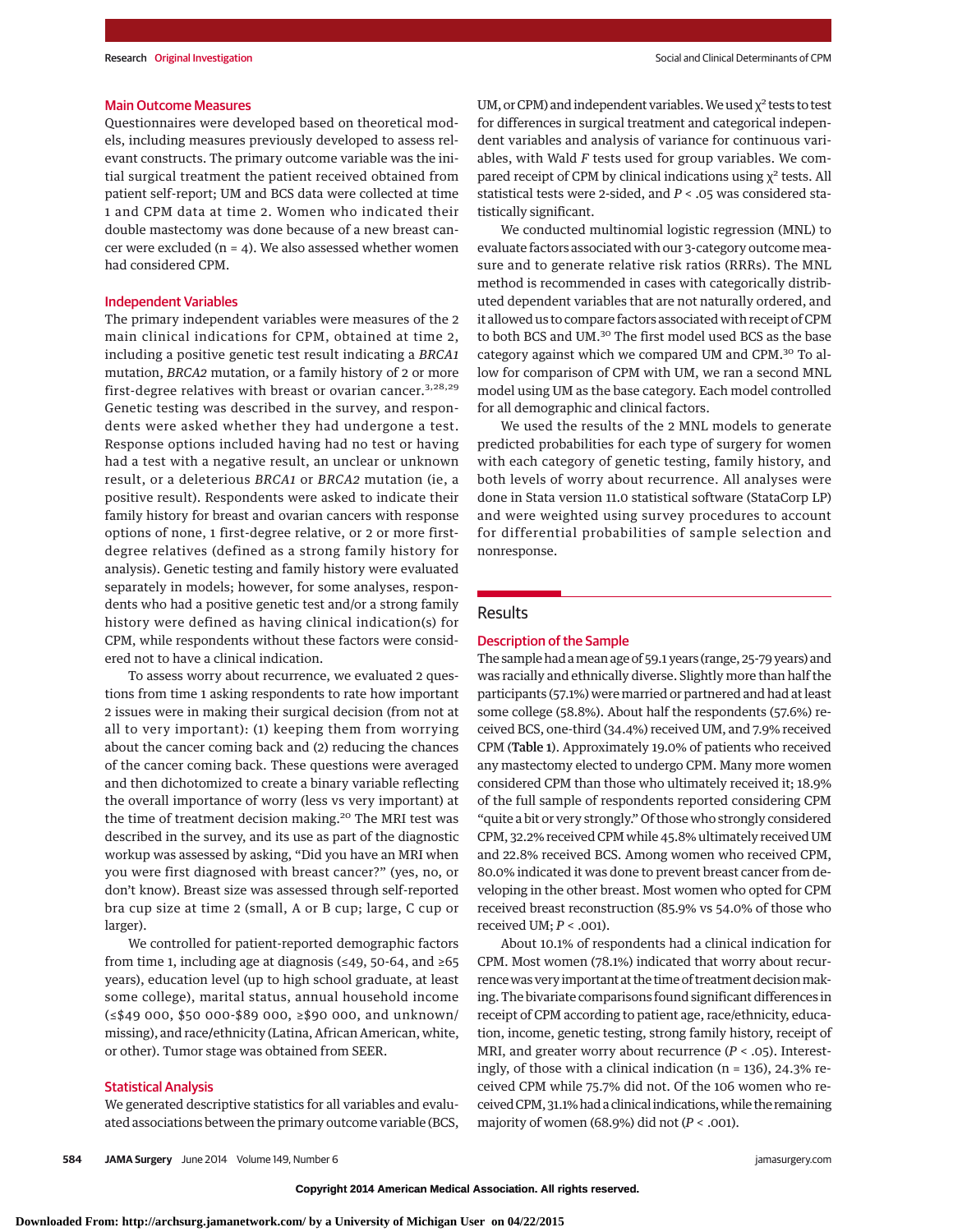Table 1. Description of 1447 Surveyed Women Newly Diagnosed

| Variable                                    | Weighted,<br>No. <sup>a</sup> (%) | Weighted %<br>With CPM | P Value |
|---------------------------------------------|-----------------------------------|------------------------|---------|
| Type of surgery                             |                                   |                        |         |
| <b>CPM</b>                                  | 106 (7.9)                         |                        |         |
| <b>UM</b>                                   | 458 (34.4)                        |                        |         |
| <b>BCS</b>                                  | 879 (57.6)                        |                        |         |
| <b>Considered CPM</b>                       |                                   |                        |         |
| Not at all, a little, or somewhat           | 1147 (81.2)                       | 2.1                    | < 0.001 |
| Quite a bit or very strongly                | 251 (18.9)                        | 32.2                   |         |
| Patient demographic<br>and clinical factors |                                   |                        |         |
| Age at diagnosis, y                         |                                   |                        |         |
| ≤49                                         | 370 (25.9)                        | 12.3                   | < 0.001 |
| $50 - 64$                                   | 660 (44.8)                        | 7.1                    |         |
| $\geq 65$                                   | 417 (29.3)                        | 4.9                    |         |
| Race/ethnicity                              |                                   |                        |         |
| White                                       | 672 (46.8)                        | 11.6                   |         |
| African American                            | 321 (21.0)                        | 3.4                    | < 0.001 |
| Latina, low acculturation                   | 221 (15.6)                        | 3.0                    |         |
| Latina, high acculturation                  | 201 (14.6)                        | 8.7                    |         |
| Other                                       | 32 (2.0)                          | 3.1                    |         |
| Education                                   |                                   |                        |         |
| High school graduate or less                | 546 (41.1)                        | 2.7                    | < .001  |
| Some college or more                        | 901 (58.8)                        | 11.8                   |         |
| <b>Marital status</b>                       |                                   |                        |         |
| Married or partnered                        | 615 (57.1)                        | 6.3                    | .151    |
| Not married                                 | 832 (42.9)                        | 9.3                    |         |
| Annual family income, \$                    |                                   |                        |         |
| ≤49 000                                     | 610 (42.7)                        | 5.4                    |         |
| 50 000-89 999                               | 314 (20.7)                        | 8.2                    | .001    |
| $\geq 90000$                                | 262 (17.3)                        | 14.9                   |         |
| Missing or do not know                      | 261 (19.2)                        | 6.9                    |         |

(continued)

# Factors Associated With Receipt of Surgery for Breast Cancer

Table 2 shows the MNL results comparing CPM with UM, CPM with BCS, and UM with BCS. Compared with UM, women who received CPM had higher educational attainment (RRR: 5.04; 95% CI, 2.37-10.71), had a positive or negative genetic test result (RRR: 10.48; 95% CI, 3.61-30.48 and RRR: 2.17; 95% CI, 1.13- 4.15, respectively), had a strong family history of breast or ovarian cancer (RRR: 5.19; 95% CI, 2.34-11.56), had received a diagnosticMRI (RRR: 2.07; 95% CI, 1.21-3.52), and reported that worry about recurrence was very important (RRR: 2.81; 95% CI, 1.14-6.88). All these factors were also statistically significantly associated with receipt of CPM relative to BCS (see Table 2 for RRRs); however, African American women were significantly less likely to receive CPM vs BCS relative to white women (RRR: 0.25; 95% CI, 0.11-0.56). We ran 2 sensitivity analyses with different MNL model specifications. The first excluded patients with stage IIIa cancer to account for the posTable 1. Description of 1447 Surveyed Women Newly Diagnosed as Having Breast Cancer (continued)

| Variable                                                                                                                             | Weighted,<br>No. <sup>a</sup> (%) | Weighted %<br><b>With CPM</b> | P Value |
|--------------------------------------------------------------------------------------------------------------------------------------|-----------------------------------|-------------------------------|---------|
| Patient demographic<br>and clinical factors (continued)                                                                              |                                   |                               |         |
| Cancer stage                                                                                                                         |                                   |                               |         |
| 0, DCIS                                                                                                                              | 365 (19.3)                        | 6.9                           |         |
| L                                                                                                                                    | 525 (34.6)                        | 6.9                           | .07     |
| $\mathsf{II}$                                                                                                                        | 400 (32.9)                        | 8.3                           |         |
| IIIa                                                                                                                                 | 85(7.1)                           | 12.4                          |         |
| Unknown                                                                                                                              | 72(6.1)                           | 9.3                           |         |
| Receipt of MRI                                                                                                                       |                                   |                               |         |
| Yes                                                                                                                                  | 588 (41.5)                        | 10.9                          | .001    |
| No or do not know                                                                                                                    | 840 (58.5)                        | 5.3                           |         |
| Worry about recurrence                                                                                                               |                                   |                               |         |
| Low                                                                                                                                  | 309 (21.9)                        | 2.7                           | .001    |
| High                                                                                                                                 | 1085 (78.1)                       | 10.0                          |         |
| Breast size, based on bra cup size                                                                                                   |                                   |                               |         |
| Small                                                                                                                                | 448 (31.3)                        | 7.6                           | .12     |
| Large                                                                                                                                | 992 (68.7)                        | 8.0                           |         |
| Genetic testing result                                                                                                               |                                   |                               |         |
| Not tested                                                                                                                           | 1056 (80.5)                       | 5.4                           |         |
| Positive                                                                                                                             | 22(1.8)                           | 51.4                          | < 0.001 |
| Negative                                                                                                                             | 160 (12.5)                        | 20.8                          |         |
| Unknown                                                                                                                              | 68 (5.2)                          | 6.8                           |         |
| Family history of breast<br>or ovarian cancer                                                                                        |                                   |                               |         |
| 0 First-degree relatives                                                                                                             | 919 (63.7)                        | 6.6                           | .001    |
| 1 First-degree relative                                                                                                              | 398 (27.6)                        | 7.4                           |         |
| ≥2 First-degree relatives                                                                                                            | 124 (8.6)                         | 20.5                          |         |
| Clinical indication(s) for CPM,<br>positive genetic test result<br>and/or ≥2 first-degree relatives<br>with breast or ovarian cancer |                                   |                               | < 0.01  |
| Yes                                                                                                                                  | 136 (9.4)                         | 24.3                          |         |
| No                                                                                                                                   | 1314 (90.6)                       | 5.8                           |         |

Abbreviations: BCS, breast conservation surgery; CPM, contralateral prophylactic mastectomy; DCIS, ductal carcinoma in situ; MRI, magnetic resonance imaging; UM, unilateral mastectomy.

<sup>a</sup> All numbers do not total 1447 owing to missing values on some survey questions.

sibility that some of those women may have been recommended mastectomy. The second allowed for a broader definition of family history (≥1 first-degree relative). Neither analysis showed any substantive differences from the results presented in Table 2. Our MNL model also produced results comparing UM with BCS (Table 2).

Figure 2 shows the predicted probabilities of receipt of type of surgery (CPM, UM, and BCS) separately according to each clinical indication and worry about recurrence, adjusted for demographic and clinical factors. Not all women at higher than average risk for contralateral breast cancer opted for CPM; the probabilities of BCS and UM among those with a positive genetic test were 24.0% and 28.1%, respectively. Among those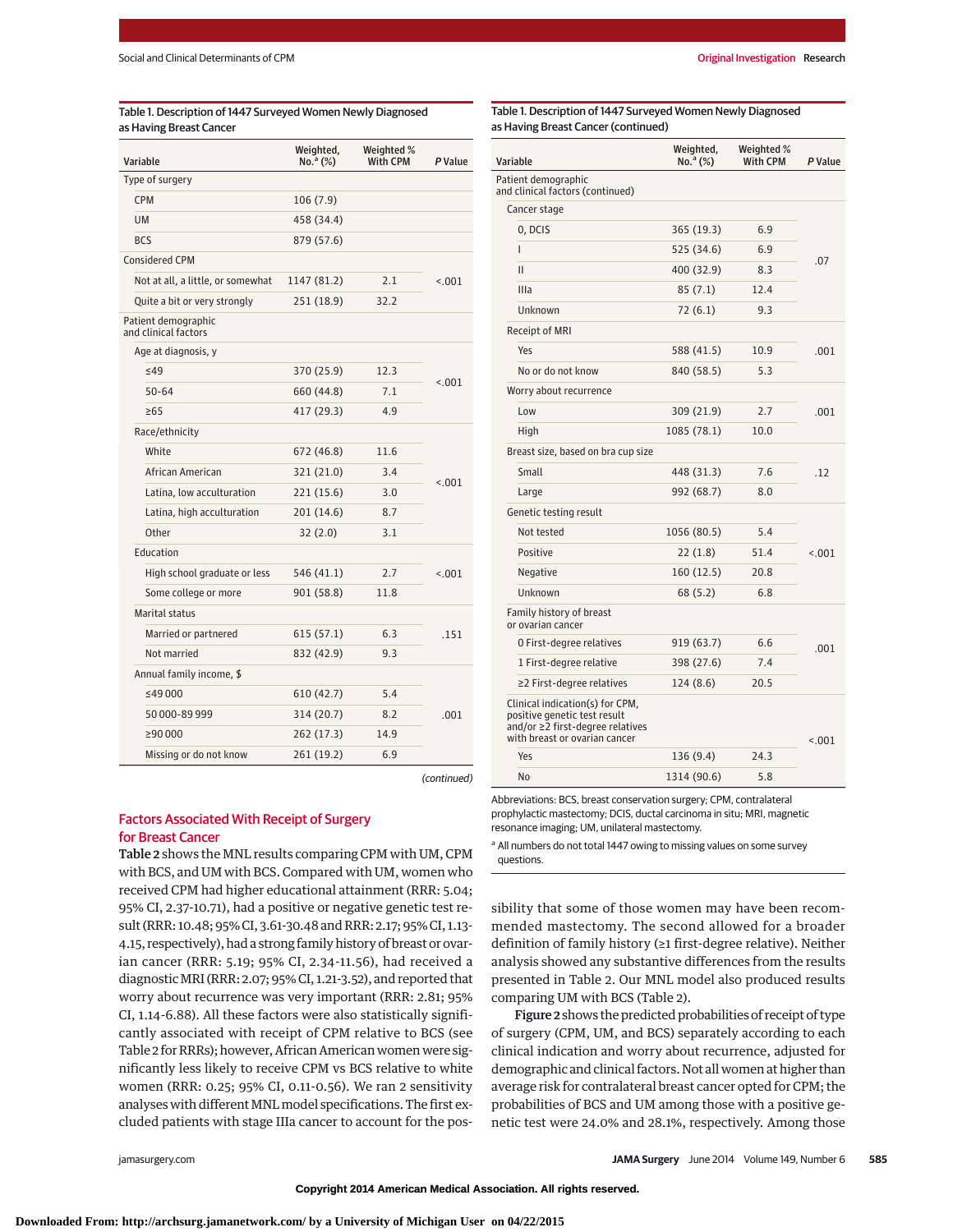|                                                           | Table 2. Multinomial Logistic Regression Model Results of Factors Associated With Surgery for 1447 Women |                     |                     |  |
|-----------------------------------------------------------|----------------------------------------------------------------------------------------------------------|---------------------|---------------------|--|
|                                                           |                                                                                                          | RRR (95% CI)        |                     |  |
| Factor                                                    | <b>CPM vs UM</b>                                                                                         | <b>CPM vs BCS</b>   | UM vs BCS           |  |
| Age, y                                                    |                                                                                                          |                     |                     |  |
| $\leq$ 49                                                 | $1.56(0.67-3.61)$                                                                                        | $2.42(1.08-5.44)$   | $1.55(1.07-2.33)$   |  |
| $50 - 64$                                                 | $1.11(0.50-2.47)$                                                                                        | $1.31(0.60-2.84)$   | $1.18(0.84-1.69)$   |  |
| $\geq 65$                                                 | 1 [Reference]                                                                                            | 1 [Reference]       | 1 [Reference]       |  |
| Wald F test                                               | 1.31                                                                                                     | 9.74                | 13.80               |  |
| P value                                                   | .14                                                                                                      | .008                | .001                |  |
| Race/ethnicity                                            |                                                                                                          |                     |                     |  |
| White                                                     | 1 [Reference]                                                                                            | 1 [Reference]       | 1 [Reference]       |  |
| African American                                          | $0.34(0.11-1.02)$                                                                                        | $0.25(0.11-0.56)$   | $2.65(1.68-4.17)$   |  |
| Latina                                                    | $0.39(0.19-0.97)$                                                                                        | $0.81(0.28-2.31)$   | $1.25(0.86-3.94)$   |  |
| Other                                                     | $0.16(0.05-4.92)$                                                                                        | $0.19(0.02 - 2.42)$ | $1.26(0.61-3.28)$   |  |
| Wald F test                                               | 15.30                                                                                                    | 13.08               | 24.18               |  |
| P value                                                   | .004                                                                                                     | .01                 | < .001              |  |
| Education, some college or more<br>vs high school or less | 5.04 (2.37-10.71)                                                                                        | 4.38 (2.07-9.29)    | $0.87(0.62 - 1.12)$ |  |
| Marital status, not married<br>vs married or partnered    | $1.02(0.58-1.81)$                                                                                        | $0.87(0.51-1.53)$   | $0.86(0.63-1.16)$   |  |
| Income, \$                                                |                                                                                                          |                     |                     |  |
| ≤49 000                                                   | 1 [Reference]                                                                                            | 1 [Reference]       | 1 [Reference]       |  |
| 50 000-89 999                                             | $0.99(0.45 - 2.15)$                                                                                      | $0.69(0.33-1.45)$   | $0.70(0.46-1.05)$   |  |
| ≥90 000                                                   | $0.95(0.42 - 2.16)$                                                                                      | $0.97(0.45 - 2.12)$ | $1.02(0.71-1.60)$   |  |
| Missing or do not know                                    | $1.23(0.54-2.82)$                                                                                        | $1.32(0.59-2.96)$   | $1.07(0.76-1.66)$   |  |
| Wald F test                                               | 0.76                                                                                                     | 3.32                | 4.71                |  |
| P value                                                   | .52                                                                                                      | .76                 | .25                 |  |
| Cancer stage                                              |                                                                                                          |                     |                     |  |
| $\bf{0}$                                                  | 1 [Reference]                                                                                            | 1 [Reference]       | 1 [Reference]       |  |
| $\overline{1}$                                            | $0.66(0.33-1.32)$                                                                                        | $0.56(0.29-1.07)$   | $0.85(0.59-1.22)$   |  |
| $\mathbf{II}$                                             | $0.52(0.25-1.07)$                                                                                        | $0.93(0.45-1.79)$   | $1.75(1.22 - 2.53)$ |  |
| IIIa <sup>a</sup>                                         | $0.51(0.21-1.27)$                                                                                        | $2.21(0.91-5.40)$   | 4.28 (2.32-7.89)    |  |
| <b>Unknown</b>                                            | $0.32(0.04-2.31)$                                                                                        | $0.58(0.07-4.54)$   | 1.82 (0.86-4.27)    |  |
| Wald F test                                               | 0.72                                                                                                     | 14.38               | 45.50               |  |
| P value                                                   | .46                                                                                                      | .006                | < .001              |  |
| Worry about recurrence,<br>high vs low/moderate           | $2.81(1.14-6.88)$                                                                                        | 4.24 (1.80-9.98)    | $1.50(1.07-2.14)$   |  |
| MRI receipt, yes vs no<br>or do not know                  | $2.07(1.21-3.52)$                                                                                        | $2.14(1.28-3.58)$   | $1.04(0.79-1.38)$   |  |
| Breast size,<br>larger vs smaller                         | $1.59(0.94-2.70)$                                                                                        | $1.08(0.65-1.78)$   | $0.66(0.51-0.90)$   |  |
| Genetic testing result                                    |                                                                                                          |                     |                     |  |
| Not tested                                                | 1 [Reference]                                                                                            | 1 [Reference]       | 1 [Reference]       |  |
| Positive                                                  | 10.48 (3.61-30.48)                                                                                       | 19.10 (5.67-56.41)  | $1.81(0.50-6.42)$   |  |
| Negative                                                  | $2.17(1.13-4.15)$                                                                                        | 2.26 (1.25-4.07)    | $1.05(0.66-1.69)$   |  |
| Unknown                                                   | $0.72(0.22 - 2.39)$                                                                                      | $1.32(0.41-4.23)$   | $2.10(1.00-4.10)$   |  |
| Wald F test                                               | 15.95                                                                                                    | 28.74               | 6.60                |  |
| P value                                                   | .004                                                                                                     | .001                | .08                 |  |
| Family history of breast<br>or ovarian cancer             |                                                                                                          |                     |                     |  |
| No family history                                         | 1 [Reference]                                                                                            | 1 [Reference]       | 1 [Reference]       |  |
| 1 First-degree relative                                   | $1.40(0.78-2.51)$                                                                                        | $0.98(0.57 - 1.71)$ | $0.70(0.51-0.98)$   |  |
| $\geq$ 2 First-degree relatives <sup>b</sup>              | 5.19 (2.34-11.56)                                                                                        | 4.24 (1.80-9.88)    | $1.00(0.58-1.65)$   |  |
| Wald F test                                               | 19.32                                                                                                    | 25.93               | 5.21                |  |
| P value                                                   | < .001                                                                                                   | < .001              | .13                 |  |

Abbreviations: BCS, breast conservation surgery; CPM, contralateral prophylactic mastectomy; MRI, magnetic resonance imaging; RRR, relative risk ratio; UM, unilateral mastectomy.

- a When models were run with stage IIIa cancer excluded (n = 1362), there were no substantial changes to the results presented.
- **b** When models were run considering a broader definition of family history, there were no substantial changes to the results presented. Family history of 1 or more first-degree relatives remained associated with CPM relative to UM (RRR: 2.03; 95% CI, 1.24-3.42) and to BCS (RRR: 1.62; 95% CI, 1.05-2.76).

**586 JAMA Surgery** June 2014 Volume 149, Number 6 jamasurgery.com **blue 149, Number 6 jamasurgery.com** jamasurgery.com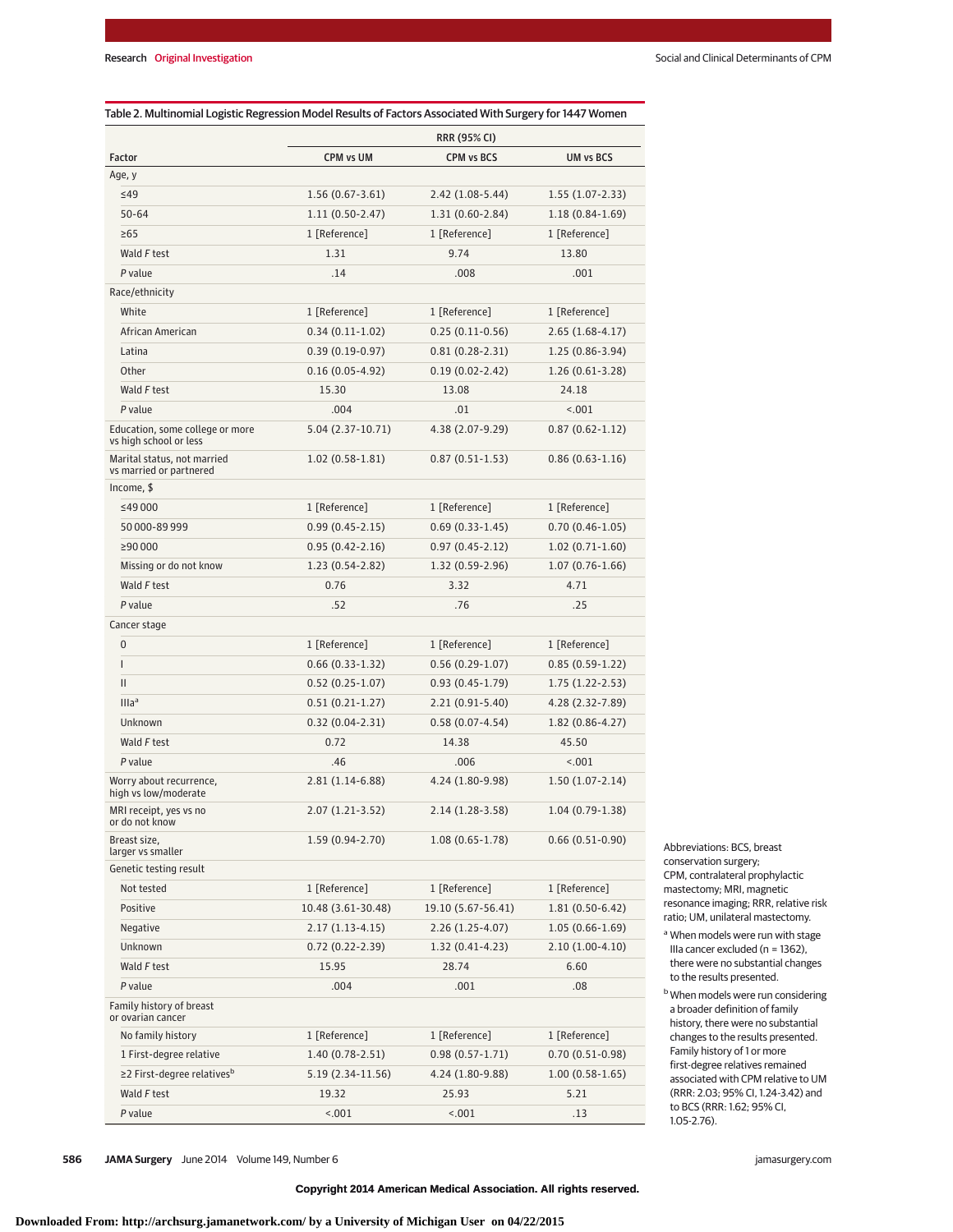

Adjusted for age, race/ethnicity, education, income, stage, and study site.

women with a strong family history, the probabilities of BCS and UM were 49.0% and 21.0%, respectively. Figure 2 shows the probability of surgery according to level of importance placed on worry about recurrence; among those reporting worry to be very important, the probability of BCS was 58.1%; UM, 32.1%, and CPM, 10.0%.

Of the 251 women who strongly considered CPM, we found that those who ultimately received CPM ( $n = 81$ ) were significantly different from those who ultimately received UM or BCS  $(n = 170)$ . The former group was significantly more often white (71.6% vs 22.9%) (*P* < .001), highly educated (88.9% vs 44.9%) (*P* < .001), and very worried about recurrence (93.8% vs 80.1%) (*P* = .001). This concordant group also more often had a clinical indication for CPM (27.2% vs 6.5%) (*P* < .001).

# **Discussion**

Rates of CPM have been increasing during the past decade, despite the fact that very few women with a new diagnosis of breast cancer are likely to experience a survival benefit from electing this procedure. We found that many women in our population-based sample from 2 geographic areas reported that they strongly considered having their nonaffected breast removed as part of their initial treatment for breast cancer. Consistent with other studies, we found that about 8% of newly diagnosed patients (18.7% of mastectomy-treated patients) actually received CPM<sup>7,8</sup> and that this rate was higher for women with more education.<sup>10,16</sup> Reflective of concerns about the impact of testing on overtreatment, women in our sample who had received an MRI at diagnosis more often received CPM than other surgical procedures. While other studies have suggested that increased MRI use during diagnosis may contribute to higher rates of CPM,<sup>11-13</sup> to our knowledge, this is the first population-based study to confirm this based on the reports of patients with breast cancer themselves.

Our finding that clinical indications that elevate the risk of developing a new primary breast cancer (ie, positive genetic mutation or a strong family history) in the nonaffected breast were associated with receipt of CPM is consistent with other studies.<sup>14-16</sup> However, our results also distinctly contribute to the CPM literature. First, we found that most women who received CPM (68.9%) did not have either of the clinical indications evaluated and in fact some (20.8%) had a negative test result. Perhaps even more interestingly, nearly a fifth of our sample strongly considered CPM, yet many who did so ultimately received either UM (45.8%) or BCS (22.8%). In addition, although women who strongly considered but did not receive CPM less often had clinical indications, they more often had higher worry about recurrence. These results suggest that both clinical and nonclinical factors motivate many patients to consider the operation.

One such prevalent and powerful nonclinical factor illustrated in our results and those of others is the fear of disease recurrence.<sup>15,31</sup> A patient's decision to undergo CPM based on a strong fear of recurrence in the absence of clinical indications presents an important clinical challenge for surgeons.<sup>32</sup> Patients at average risk for developing contralateral cancer who are considering CPM should clearly understand the potential adverse consequences of CPM, including lengthy recovery time and increased risk for serious operative complications, 33-35 and should weigh them against the lack of empirical evidence that the procedure improves disease-free survival from the cancer, which is already present.<sup>36</sup> Growing literature supports the notions that patients have a difficult time assessing and interpreting their own risk and that fear and anxiety related to disease recurrence often supersede accurate risk perceptions to drive health decisions.37,38

Our results provide evidence that decisions about CPM represent a clear case in which better strategies to increase patient knowledge about their own risk of developing contralateral cancer as well as the net benefit of treatment are needed and should be made only after patients are accurately informed about these issues.<sup>39</sup> Educational materials and decision tools for average-risk patients making initial breast cancer treatment decisions typically do not include information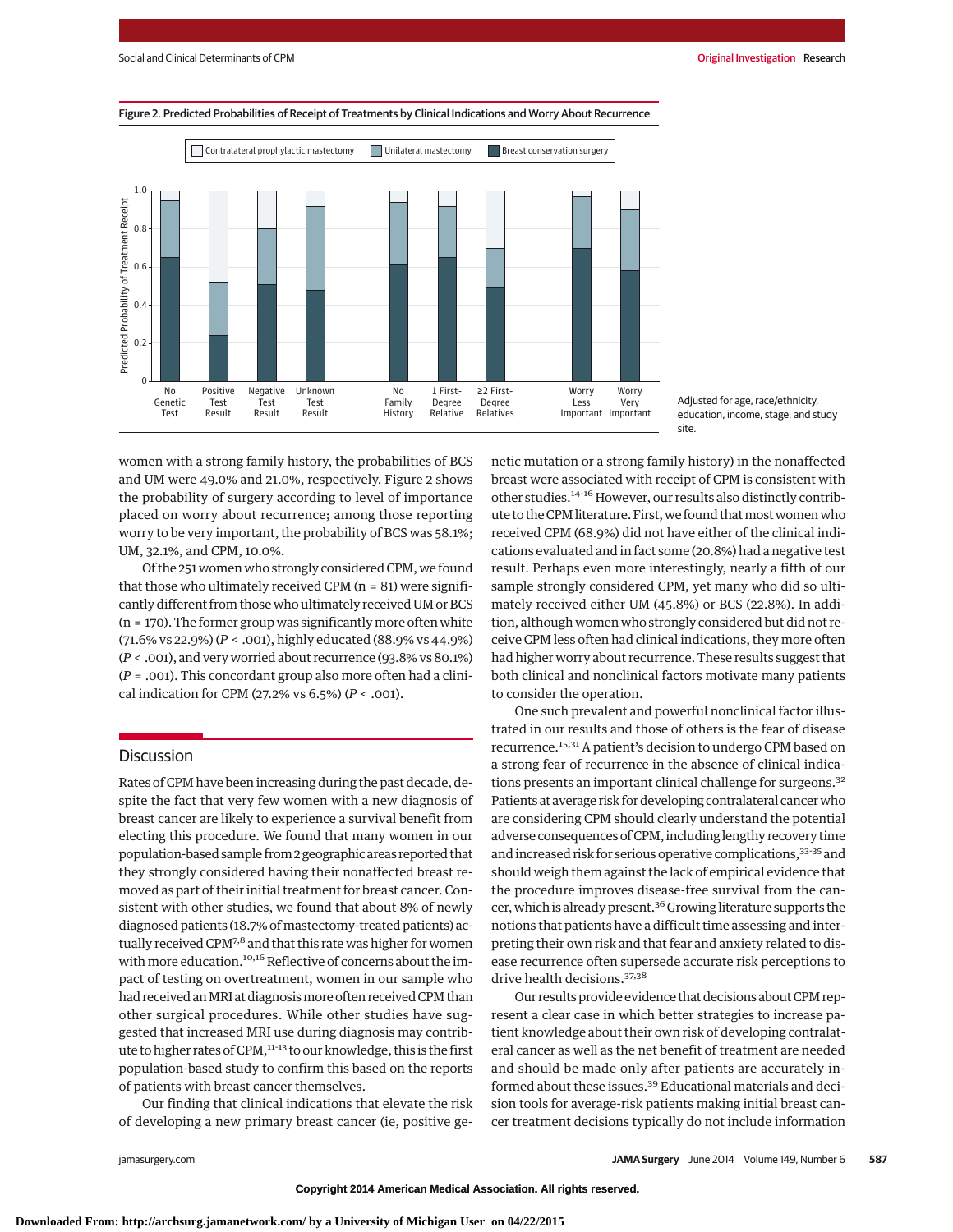about CPM, actual risk of contralateral breast cancer, or interpretation of genetic test results. Such information could be useful for women making these decisions.<sup>31,40</sup> However, our findings that CPM was strongly associated with higher educational attainment suggests that improved knowledgemay not be sufficient to address patient factors, such as worry about recurrence, motivating strong consideration of the procedure. Furthermore, the association found between diagnostic MRI and receipt of CPM indicates a need to consider strategies for educating both patients and clinicians about the impact of extensive testing on treatment decision making. Strategies should also include ensuring clinicians have better understanding about the strong role of patient attitudes, includingworry about recurrence, in choice of treatment.<sup>32</sup>

Some limitations of the study merit comment. Although population based, our data came from 2 urban geographic areas and likely cannot be generalized to other areas. Many of our variables were obtained from patient self-report and may be subject to recall bias. In particular, inaccurate patient recall of genetic testing results could have underestimated the proportion of patients with positive tests who underwent CPM and overestimated the proportion with negative tests who received CPM. We cannot be sure whether the timing of patient reports of genetic testing happened prior to or following surgery. Although we excluded women who reported that CPM was done because of a new breast cancer, we cannot be totally sure that other women who received CPM did not have bilateral breast cancer. Additionally, we did not evaluate history of radiotherapy to the chest region or the finding of atypia on benign breast biopsies, which are known to increase breast cancer risk, nor did we determine whether the use of CPM varied with estrogen receptor status. Although we had information about receipt of breast reconstruction, we were not able to assess whether women decided to get CPM to have bilateral reconstruction. Finally, although response rates were high, we lost respondents from baseline to follow-up survey, which may have influenced the results.

## **Conclusions**

A woman's decision to have her nonaffected breast removed at the same time as her affected breast represents the most extensive surgical option available for patients with patients, because most women who undergo CPM also receive bilateral breast reconstruction. Indeed, our study shows that many women who opted for CPM were candidates for BCS. The growing rate of CPM has motivated some surgeons to question whether performing an extensive operation that is not clinically indicated is justified to reduce the fear of disease recurrence.35 Increased attention by surgeons coupled with decision tools directed at patients to aid in the delivery of risk and benefit information and to facilitate discussion could reduce the possibility of overtreatment in breast cancer.

#### ARTICLE INFORMATION

**Accepted for Publication:** September 12, 2013.

**Published Online:** May 21, 2014. doi:10.1001/jamasurg.2013.5689.

**Author Contributions:** Drs Hawley and Katz had full access to all of the data in the study and take responsibility for the integrity of the data and the accuracy of the data analysis. Study concept and design: Hawley, Janz, Katz. Acquisition, analysis, or interpretation of data: Hawley, Jagsi, Janz, Hamilton, Graff. Drafting of the manuscript: Hawley, Katz. Critical revision of the manuscript for important intellectual content: All authors. Statistical analysis: Hawley. Obtained funding: Hawley, Janz. Administrative, technical, or material support: Hamilton, Graff, Katz. Study supervision: Graff, Katz.

**Conflict of Interest Disclosures:** None reported.

**Funding/Support:** This work was funded by grants R01 CA109696 and R01 CA088370 to the University of Michigan from the National Institutes of Health.

**Role of the Sponsor:** The National Institutes of Health had no role in the design and conduct of the study; collection, management, analysis, and interpretation of the data; preparation, review, or approval of the manuscript; and decision to submit the manuscript for publication.

**Additional Contributions:** We acknowledge patients who completed the surveys at both points for this study.

#### **REFERENCES**

**1**. Lostumbo L, Carbine NE, Wallace J. Prophylactic mastectomy for the prevention of breast cancer. Cochrane Database Syst Rev. 2010;(11):CD002748.

**2**. Nichols HB, Berrington de González A, Lacey JV Jr, Rosenberg PS, Anderson WF. Declining incidence of contralateral breast cancer in the United States from 1975 to 2006. J Clin Oncol. 2011;29(12):1564-1569.

**3**. Giuliano AE, Boolbol S, Degnim A, Kuerer H, Leitch AM, Morrow M. Society of Surgical Oncology: position statement on prophylactic mastectomy: approved by the Society of Surgical Oncology Executive Council, March 2007. Ann Surg Oncol. 2007;14(9):2425-2427.

**4**. Tuttle TM, Abbott A, Arrington A, Rueth N. The increasing use of prophylactic mastectomy in the prevention of breast cancer. Curr Oncol Rep. 2010; 12(1):16-21.

**5**. Herrinton LJ, Barlow WE, Yu O, et al. Efficacy of prophylactic mastectomy in women with unilateral breast cancer: a cancer research network project. J Clin Oncol. 2005;23(19):4275-4286.

**6**. van Sprundel TC, Schmidt MK, Rookus MA, et al. Risk reduction of contralateral breast cancer and survival after contralateral prophylactic mastectomy in BRCA1 or BRCA2 mutation carriers. Br J Cancer. 2005;93(3):287-292.

**7**. Tuttle TM, Habermann EB, Grund EH, Morris TJ, Virnig BA. Increasing use of contralateral prophylactic mastectomy for breast cancer patients: a trend toward more aggressive surgical treatment.J Clin Oncol. 2007;25(33):5203-5209.

**8**. Tuttle TM, Jarosek S, Habermann EB, et al. Increasing rates of contralateral prophylactic mastectomy among patients with ductal carcinoma in situ.J Clin Oncol. 2009;27(9):1362-1367.

**9**. Morrow M. Prophylactic mastectomy of the contralateral breast. Breast. 2011;20(suppl 3):S108- S110.

**10**. Yao K, Stewart AK, Winchester DJ, Winchester DP. Trends in contralateral prophylactic mastectomy for unilateral cancer: a report from the National Cancer Data Base, 1998-2007. Ann Surg Oncol. 2010;17(10):2554-2562.

**11**. Miller BT, Abbott AM, Tuttle TM. The influence of preoperative MRI on breast cancer treatment. Ann Surg Oncol. 2012;19(2):536-540.

**12**. Jatoi I, Benson JR. The case against routine preoperative breast MRI. Future Oncol. 2013;9(3): 347-353.

**13**. Brennan ME, Houssami N, Lord S, et al. Magnetic resonance imaging screening of the contralateral breast in women with newly diagnosed breast cancer: systematic review and meta-analysis of incremental cancer detection and impact on surgical management. J Clin Oncol. 2009;27(33):5640-5649.

**14**. Arrington AK, Jarosek SL, Virnig BA, Habermann EB, Tuttle TM. Patient and surgeon characteristics associated with increased use of contralateral prophylactic mastectomy in patients with breast cancer. Ann Surg Oncol. 2009;16(10): 2697-2704.

**15**. Yi M, Hunt KK, Arun BK, et al. Factors affecting the decision of breast cancer patients to undergo contralateral prophylactic mastectomy. Cancer Prev Res (Phila). 2010;3(8):1026-1034.